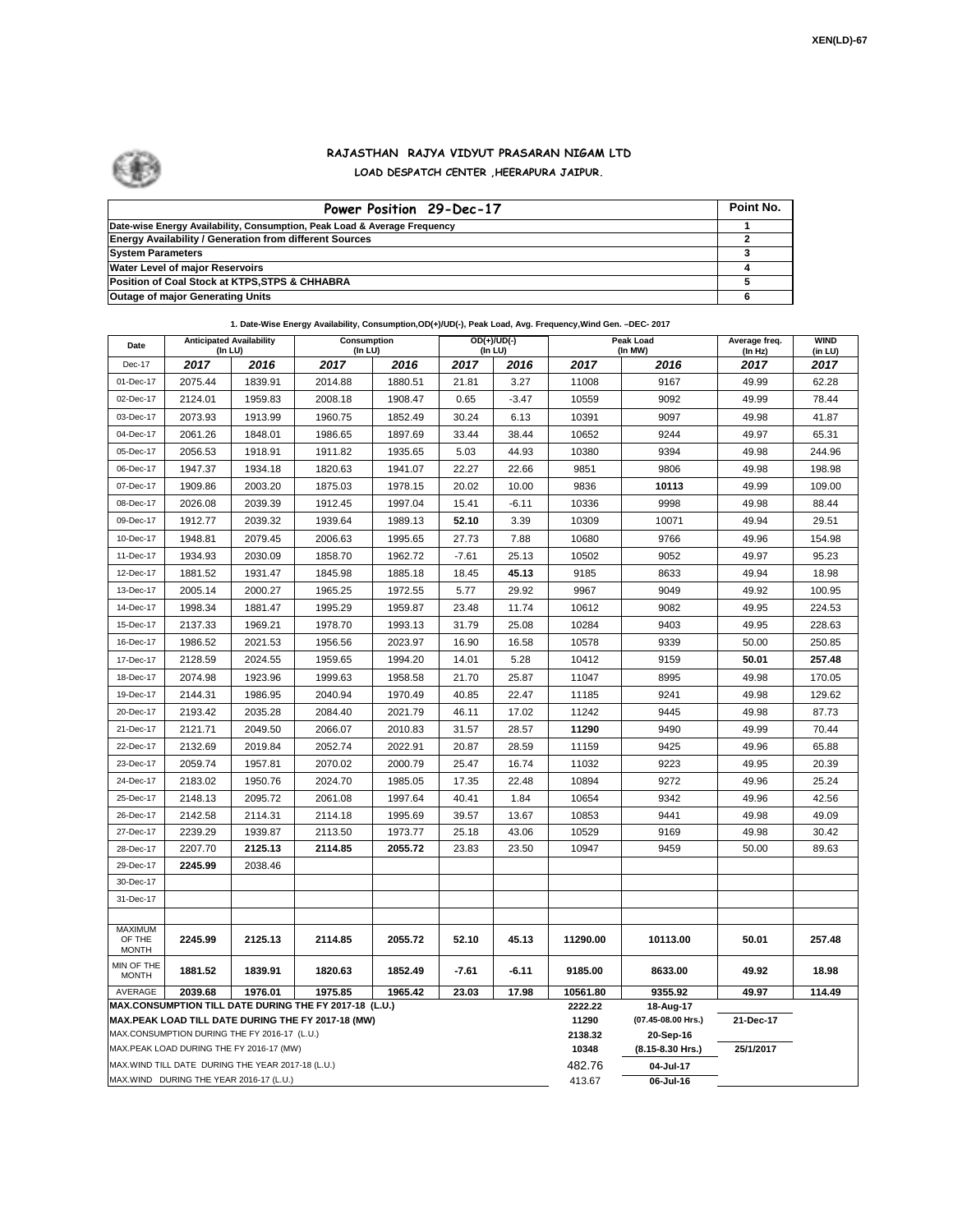## **2.Anticipated Availability/Generation From Different Sources (In LU)**

|                | (IN LU)                                         |                 |               |          |
|----------------|-------------------------------------------------|-----------------|---------------|----------|
| S.No.          | Sources Available to Rajasthan / Installed      | Prior           | Prior         | Actual   |
|                | Capacity as on 30.09.2016                       | assessment of   | assessment of | Energy   |
|                | (In MW)                                         | Avail. For next | Avail.        | Received |
|                |                                                 |                 |               |          |
|                |                                                 | Dav             | 28-Dec-17     |          |
|                |                                                 |                 |               |          |
| 1              | KTPS (1240/1240)                                | 270.00          | 270.00        | 224.50   |
| $\overline{2}$ | STPS (1500/1500)                                | 110.00          | 110.00        | 94.46    |
| 3              | DHOLPUR GAS CCPP (330/330)                      | 0.00            | 0.00          | 0.00     |
| 4              | RAMGARH (273.5/273.5)                           | 17.00           | 17.00         | 21.42    |
| 5              | RAPP-A(200/200)                                 | 43.00           | 43.00         | 44.23    |
| 6              | MAHI (140/140)                                  | 0.00            | 0.00          | 7.52     |
| 7              | CHAMBAL (RPS+JS) (135.5/271)                    | 38.62           | 38.62         | 36.65    |
|                | <b>GIRAL LIGNITE (250/250)</b>                  | 0.00            | 0.00          |          |
| 8              |                                                 |                 |               | 0.00     |
| 9              | CHHABRA TPS 1000/1000)                          | 162.00          | 108.00        | 121.95   |
| 10             | ADANI (TPS) + KALISINDH (TPS)                   | 561.00          | 561.00        | 521.46   |
|                | (1200+1200/1320+1200)                           |                 |               |          |
| 11             | WIND FARM (3980.40/4119.15)                     | 123.00          | 71.00         | 89.63    |
| 12             | SOLAR POWER(737.70/1295.70)                     | 0.00            | 0.00          | 1.78     |
| 13             | CAPTIVE POWER PLANTS                            | 0.00            | 0.00          | 0.00     |
| 14             | REGIONAL (INTRA STATE) O.A. (VLTPS)             | 0.00            | 0.00          | 0.00     |
|                |                                                 |                 |               |          |
| 15             | OPEN ACCESS                                     | $-11.05$        | $-12.15$      | $-12.15$ |
| 16             | BIOMASS - (101.95/119.25)                       | 6.00            | 3.00          | 5.66     |
| 17             | BARSINGHSAR LTPS(250/250)                       | 26.00           | 26.00         | 26.30    |
| 18             | RAJWEST (1080/1080)                             | 229.00          | 229.00        | 208.77   |
|                | <b>TOTAL (A): 1-18</b>                          | 1574.57         | 1464.48       | 1392.18  |
| 19             | <b>BBMB COMPLEX</b>                             |                 |               |          |
|                | a) BHAKRA(230.79/1516.3)                        | 29.45           | 29.57         | 29.44    |
|                |                                                 |                 |               |          |
|                | b) DEHAR (198/990)                              | 5.49            | 4.77          | 5.33     |
|                | c) PONG (231.66/396)                            | 41.87           | 39.59         | 41.87    |
|                | TOTAL: a TO c                                   | 76.80           | 73.93         | 76.64    |
| 20             | <b>CENTRAL STATIONS</b>                         |                 |               |          |
|                | d) SINGRAULI (300/2000)                         | 79.38           | 85.56         | 85.56    |
|                | e) RIHAND<br>(310.24/3000)                      | 117.22          | 120.75        | 111.71   |
|                | f) UNCHAHAR-I(20/420)                           | 5.75            | 17.90         | 8.39     |
|                | g) UNCHAHAR-II& III(61/630)                     | 22.24           | 40.87         | 22.19    |
|                |                                                 |                 |               |          |
|                | h) INDIRA GANDHI STPS(JHAJHAR) 0.00/1500)       | 0.00            | 0.00          | 0.00     |
|                | i) NCTPS DADRI St-II (43.22/980) + DADRI-TH     | 17.36           | 17.08         | 14.27    |
|                | j) DADRI GAS (77/830)                           | 3.09            | 9.10          | 7.50     |
|                | k) ANTA<br>(83.07/419)                          | 0.00            | 0.00          | 0.00     |
|                | I) AURAIYA<br>(61.03/663)                       | 0.00            | 0.00          | 0.00     |
|                | m) NAPP<br>(44/440)                             | 9.89            | 9.94          | 9.94     |
|                | n) RAPP-B<br>(125/440)                          | 16.49           | 16.49         | 16.49    |
|                | o) RAPP-C                                       |                 |               |          |
|                | (88/440)                                        | 20.05           | 20.05         | 20.05    |
|                | p) SALAL<br>(20.36/690)                         | 0.81            | 0.84          | 0.77     |
|                | (70.37/720)<br>$q)$ URI                         | 2.05            | 2.00          | 1.74     |
|                | r) TANAKPUR (10.86/94)                          | 0.51            | 0.54          | 0.61     |
|                | s) CHAMERA - (105.84/540)                       | 3.14            | 3.14          | 3.14     |
|                | t) CHAMERA-II (29.01/300)                       | 1.16            | 1.16          | 1.11     |
|                | u) CHAMERA-III (25.21/231)                      | 0.76            | 0.76          | 0.76     |
|                | v) DHAULIGANGA (27/280)                         | 0.93            | 0.93          | 0.87     |
|                | w) DULHASTI (42.42/390)                         | 3.26            | 3.26          | 3.48     |
|                |                                                 |                 |               |          |
|                | x) SEWA (13/120)                                | 0.39            | 0.39          | 0.39     |
|                | y) NJPC (112.00/1500)+RAMPUR(31.808/412.02)     | 6.84            | 6.55          | 6.55     |
|                | z) TEHRI (75/1000)                              | 7.81            | 7.81          | 7.81     |
|                | aa) KOTESHWR (33.44/400) + PARBATI3 (56.73/520) | 2.55            | 2.55          | 5.97     |
|                | ab) TALA                                        | 0.34            | 0.34          | 0.34     |
|                | ac) MUNDRA UMPP (380/4000)                      | 58.50           | 72.96         | 70.68    |
|                | ad) SASAN (372/3960)                            | 83.14           | 88.68         | 88.68    |
|                | ae) FRKKA+KHLGN+TLCHR (70.18/3940)              |                 |               |          |
|                |                                                 | 24.12           | 26.92         | 20.79    |
|                | af) URS POWER(DADRI TH-I)                       | 0.00            | 0.00          | 0.00     |
|                | TOTAL SCHEDULE(a TO af)                         | 564.58          | 630.50        | 586.43   |
|                | <b>LOSSES</b>                                   | $-35.85$        | $-40.10$      | $-40.40$ |
|                | <b>NET SCHEDULED</b>                            | 528.73          | 590.41        | 546.02   |
| 21             | BILATERAL (REG.) EXCL. BANKING                  | 3.69            | 3.69          | 3.69     |
| 22             | <b>BANKING</b>                                  | 18.42           | 18.42         | 18.42    |
| 23             | BILATERAL(INTER-REG.). EXCLUDING (ISOA &        | 112.20          | 93.65         | 113.04   |
|                |                                                 |                 |               |          |
|                | <b>BANKING)</b>                                 |                 |               |          |
| 24             | INTER STATE OPEN ACCESS (BILATERAL+IEX)         | 11.05           | 12.15         | 12.15    |
|                |                                                 |                 |               |          |
| 25             | <b>INDIAN ENERGY EXCHANGE</b>                   | $-2.66$         | 5.52          | 5.52     |
|                | <b>TOTAL(B): (19 TO 25)</b>                     | 671.42          | 743.22        | 698.84   |
|                | TOTAL GENERATION (A +B) : 1 TO 25               |                 |               | 2091.02  |
|                | OVER DRAWAL (+)/UNDER DRAWAL (-)                |                 |               | 23.83    |
|                | <b>GRAND TOTAL</b>                              | 2245.99         | 2207.70       | 2114.85  |
|                |                                                 | 2038.46         | 2125.13       | 2055.72  |
|                | <b>LAST YEAR</b>                                |                 |               |          |